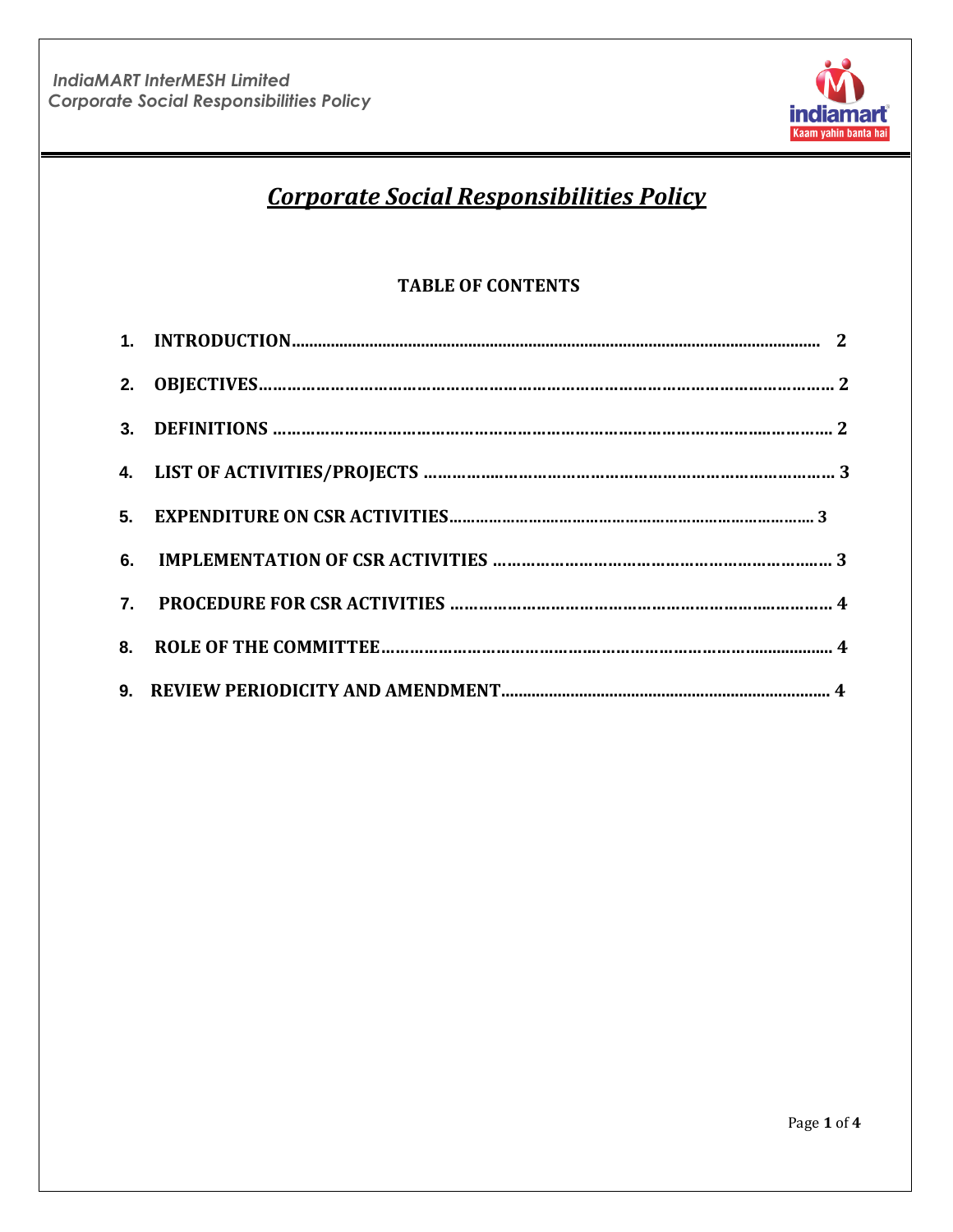

# **1. INTRODUCTION :**

This policy has been formulated in consonance with section 135 of Companies Act 2013 on Corporate Social Responsibility ("CSR") and the CSR Rules as notified by the Ministry of Corporate Affairs in 2014.

This Policy is adopted by the Board of Directors of the Company on June 6, 2018 and shall be applicable with effect from the date of listing of Company's equity shares on Stock exchange/s.

## **2. OBJECTIVES :**

The objective of this Policy is to set guiding principles for carrying out CSR activities by the Company and also to set up process of execution, implementation and monitoring of the CSR activities to be undertaken by the Company.

## **3. DEFINITIONS:**

In this Policy, unless the context otherwise requires:

- (a) "**Act**" shall mean the Companies Act 2013, including any modifications, amendments or reenactment thereof.
- (b) "**Agency**" (or Agencies) means any Section 8 Company or a registered trust/ society/NGO/ institution, performing social services for the benefit of the society and excluding a registered trust/society/NGO/institution/Section 8 Company which is formed by the Company or its holding or subsidiary company/companies.
- (c) "**Board**" shall mean the Board of Directors of the Company.
- (d) "**Company**" shall mean Indiamart Intermesh Limited.
- (e) "**CSR Committee**" shall mean the Corporate Social Responsibility Committee constituted by the Board of the Company in accordance with the Act, consisting of three or more directors, out of which at least one director shall be an independent director.
- (f) "**CSR Policy**" shall mean the present Corporate Social Responsibility Policy of the Company, which covers the activities to be undertaken by the Company as specified in Schedule VII to the Act and the CSR Expenditure thereon.
- Page **2** of **4** (g) "**CSR Projects**" or "**Projects**" means Corporate Social Responsibility projects/ activities/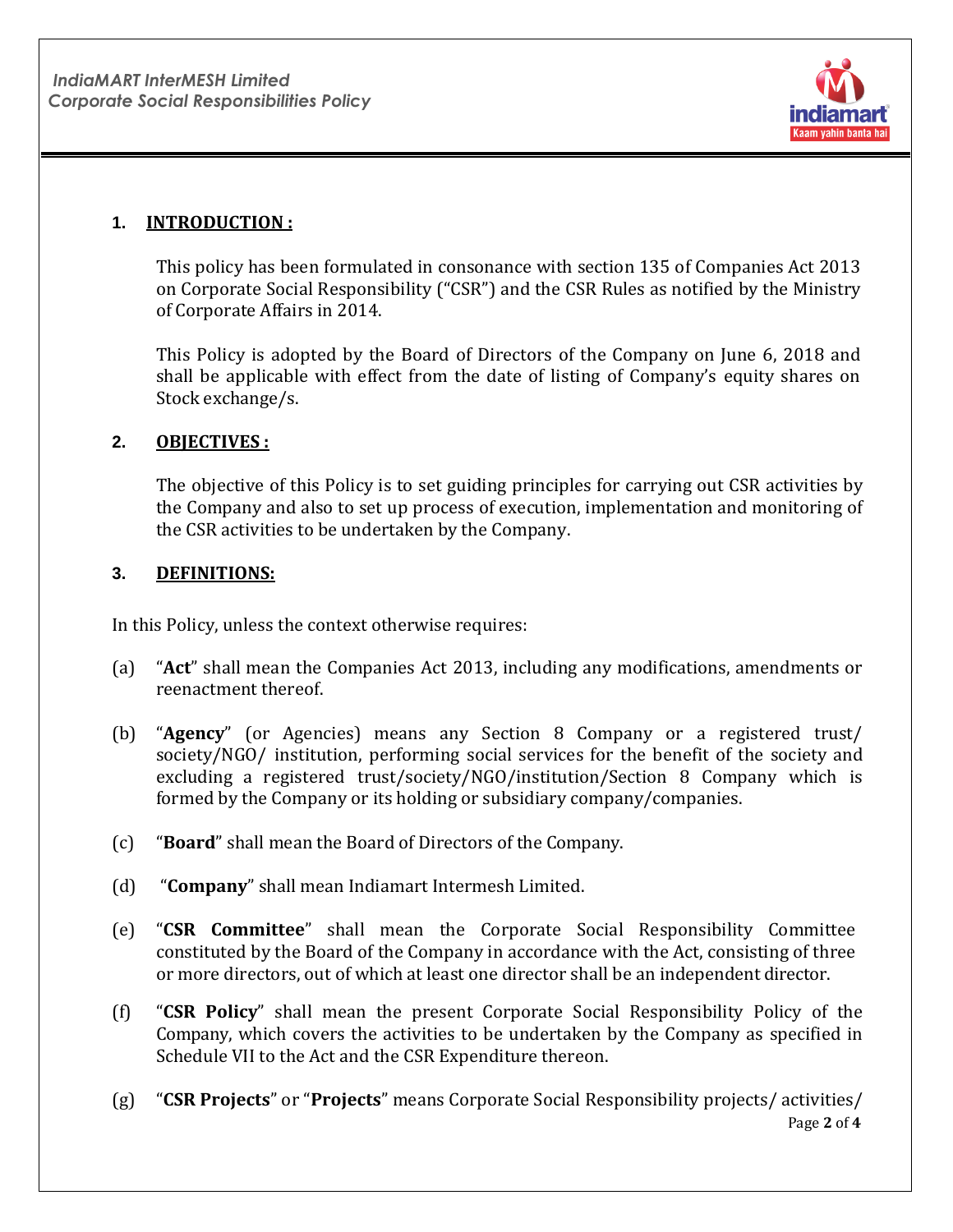

programs/ initiatives, instituted in India, either new or ongoing, and includes, but is not limited to those undertaken by the Board in pursuance of recommendations of the CSR Committee as per the declared CSR Policy of the Company.

- (h) "**Net profit**" shall mean the net profit as per the Act and Rules based on which the specific percentage for CSR expenditure has to be calculated.
- (i) "**Rules**" shall mean the Companies (Corporate Social Responsibility) Rules 2014, including any re-enactment, modifications or amendments thereof.

## **4. LIST OF ACTIVITIES/PROJECTS:**

The Company may undertake any of activities mentioned in Schedule VII of the Companies Act 2013 and/ or any of the activities, projects or such other activities, projects as may be notified by the Central Government from time to time as part of the Corporate Social Responsibility ("CSR").

The CSR Activities shall be undertaken only in India for the benefit of the public and not only for the employees of the Company and their family. Provided that the preference shall be given to the local areas and areas where the Company operates for undertaking the CSRActivities.

### **5. EXPENDITURE ON CSR ACTIVITIES**

The Company shall spend in every financial year at least 2% (two percent) of the average Net Profits of the Company made during the three immediately preceding financial years/ 2%(two percent) Net Profits of the Company made during the immediately preceding financial year as and when notified under Companies Amendment Act, 2017. Any surplus arising and/or additional revenue generated out of CSR Activities undertaken by the Company shall not form part of the business profit of the Company and same shall be spent for undertaking any CSR Activities only.

### **6. IMPLEMENTATION OF CSR ACTIVITIES**

- i. The Company may itself implement the identified CSR Projects presently within the scope and ambit of the Policy;
- ii. The Company may also implement the identified Projects through creation of Trust or Society which is involved in CSR activities, within the scope and ambit of the Policy;
- iii. The Company may implement the identified CSR Projects through other Agencies, provided the activities pursued by the Agency are covered within the scope and ambit of Schedule VII of the Act and the Agency has an established track record of at least three years